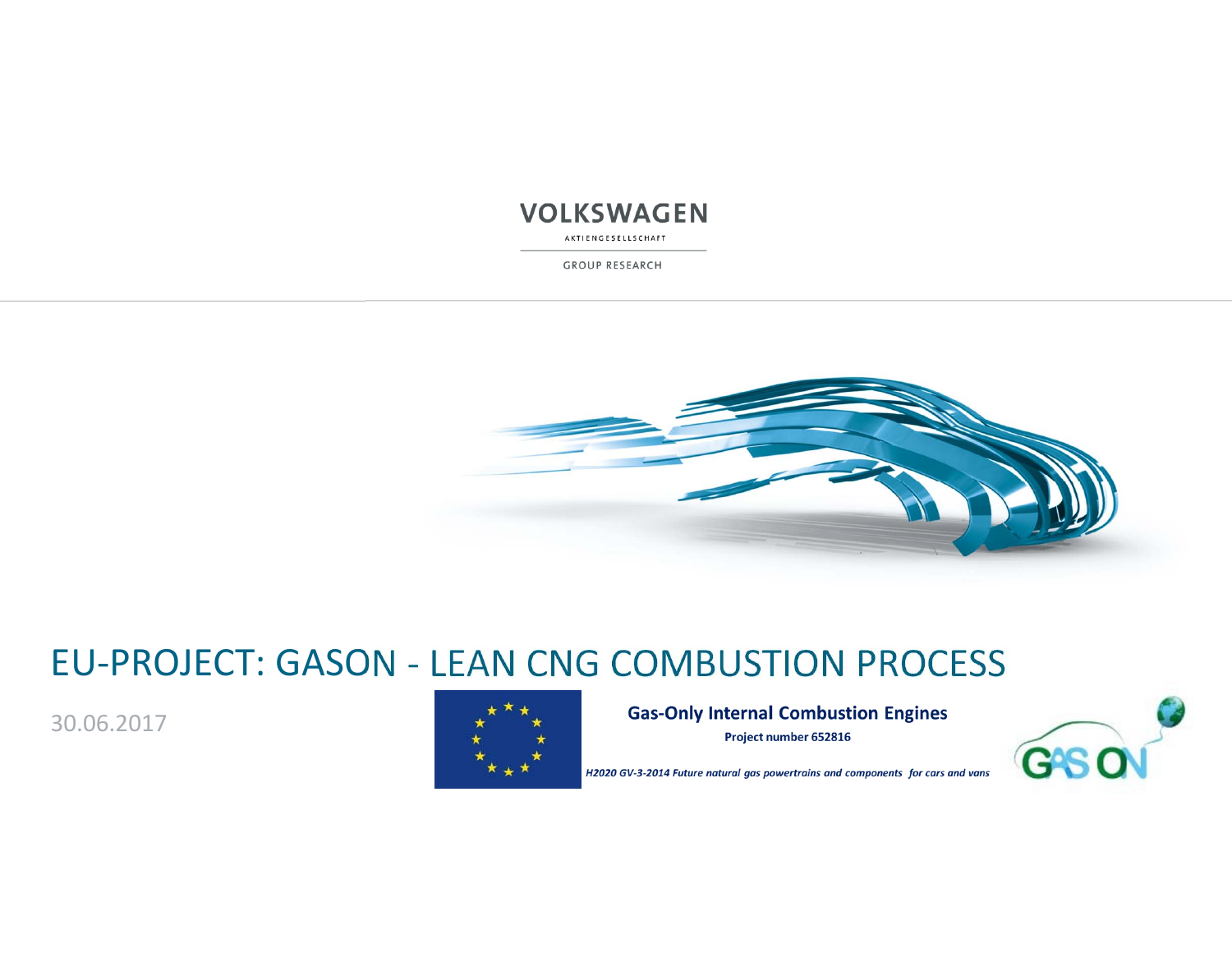AKTIENGESELLSCHAFT

### 1. EU‐FUNDED PROJECT

#### **H2020 project:**

- **1. Acronym: GasOn**
- **2. Title: Gas‐Only Internal Combustion Engines**
- **3. Number 652816**
- **4. Topic: H2020 GV‐3‐2014 Future natural gas powertrains and components for cars and vans**
- **5. Start Date: 1st of May 2015 (42 months)**
- **6. Website: www.gason.eu**

**CENTRO**<br>RICERCHE CRF FEV **if** *Energies* **SCHAEFFLER DELPHI PIERBURG UK OF FAG** POLITECNICO **ETH** zürich

**Objectives: in order to exploit the main benefits of CNG‐powered engines, the aim is to develop CNG‐only (monofuel) engines able to comply with post Euro 6 noxious emissions and post 2020 CO2 targets according to new homologation cycle and real driving conditions and simultaneously improving engine efficiency and performance.**

**Expected Outcomes:**

- • **Three demo vehicles with integrated technologies (direct injection of CNG, innovative air management, high compression ratio, advanced boosting, CNG fuel quality sensor) and stoichiometric or lean combustion.**
- •**Innovative combustion concepts and advanced exhaust gas after treatment system.**

#### **Expected exploitation:**

**New generation of extremely efficient CNG engines.**

#### **Expected impact:**

**Tank to Wheel Greenhouse gases (CO2) mitigation among 16% and 25% on NEDC cycle vs. current best in class.**



**Gas-Only Internal Combustion Engines** Project number 652816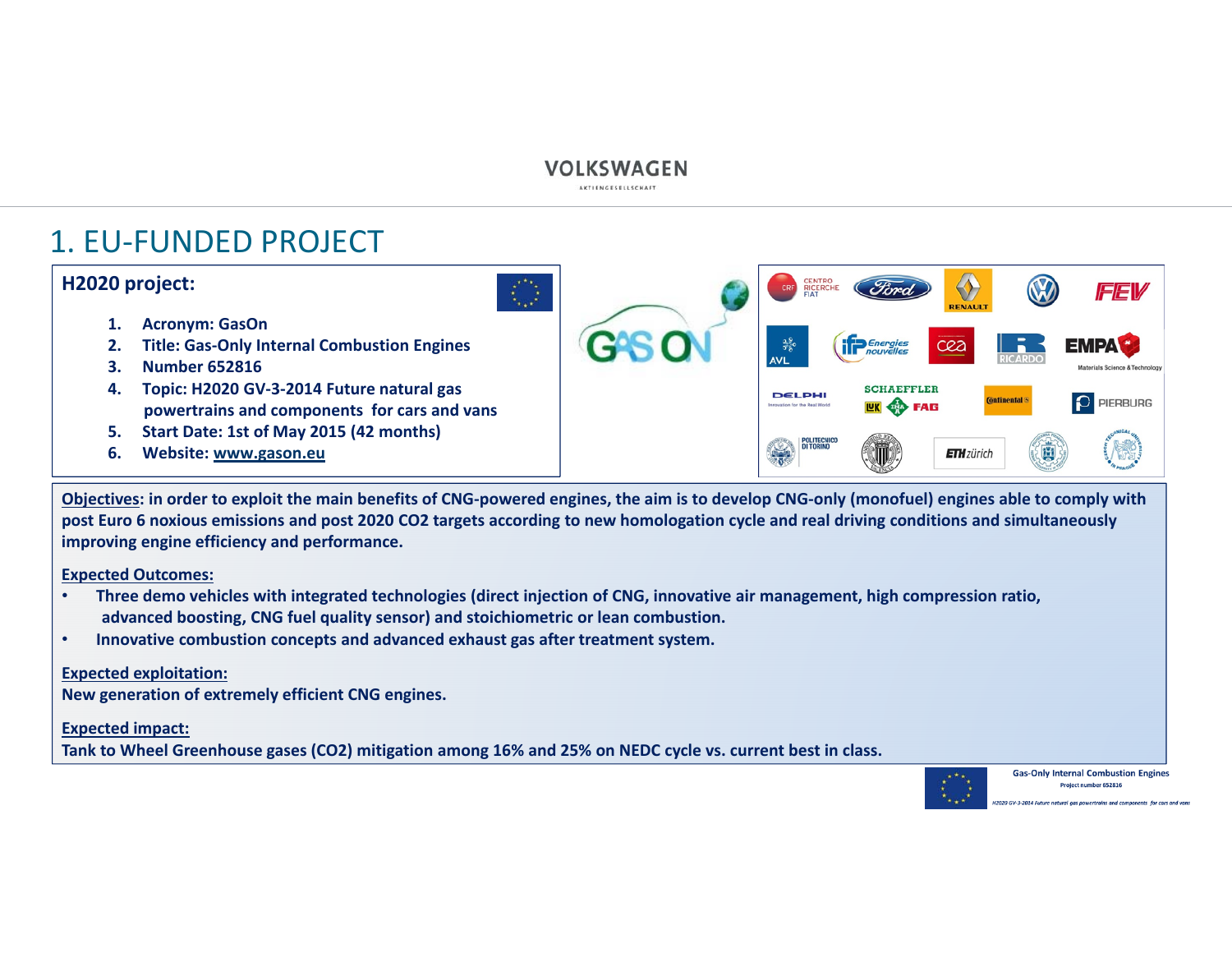AKTIENGESELLSCHAFT

### **MOTIVATION** CNG OFFERS AN ECO-FRIENDLY, SUSTAINABLE AND COST EFFECTIVE MOBILITY



see: www.discover-cng.de

# **Renewable Production of CH4**



# **Availability**

**Very good TCO and Driveability** 



**Gas-Only Internal Combustion Engines** Project number 652816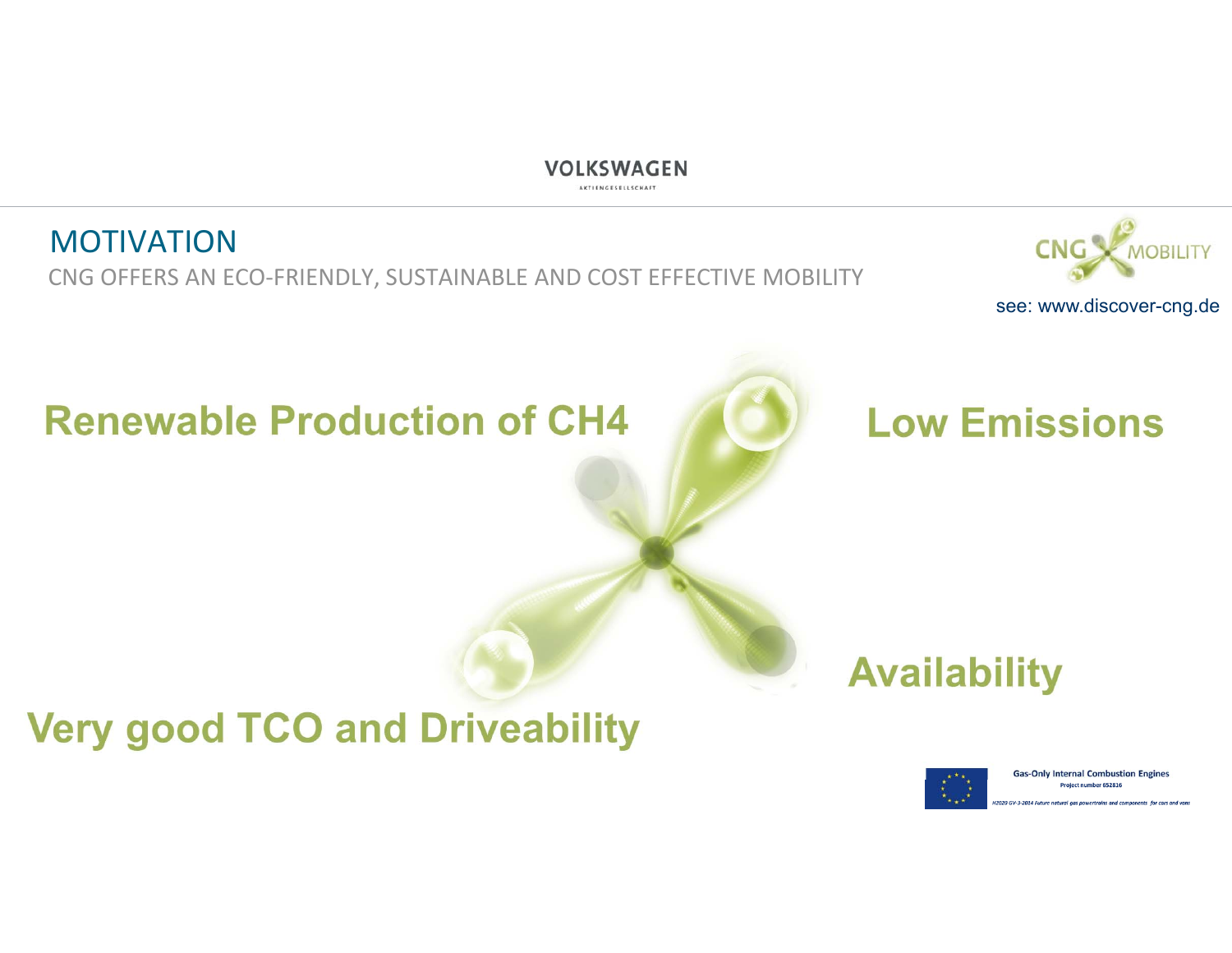### MOTIVATION STRUCTURE OF EU‐PROJECT IN HORIZON 2020

Aim: development of monovalent and highly efficient CNG engines for future emission- and  $CO_2$ -legislation





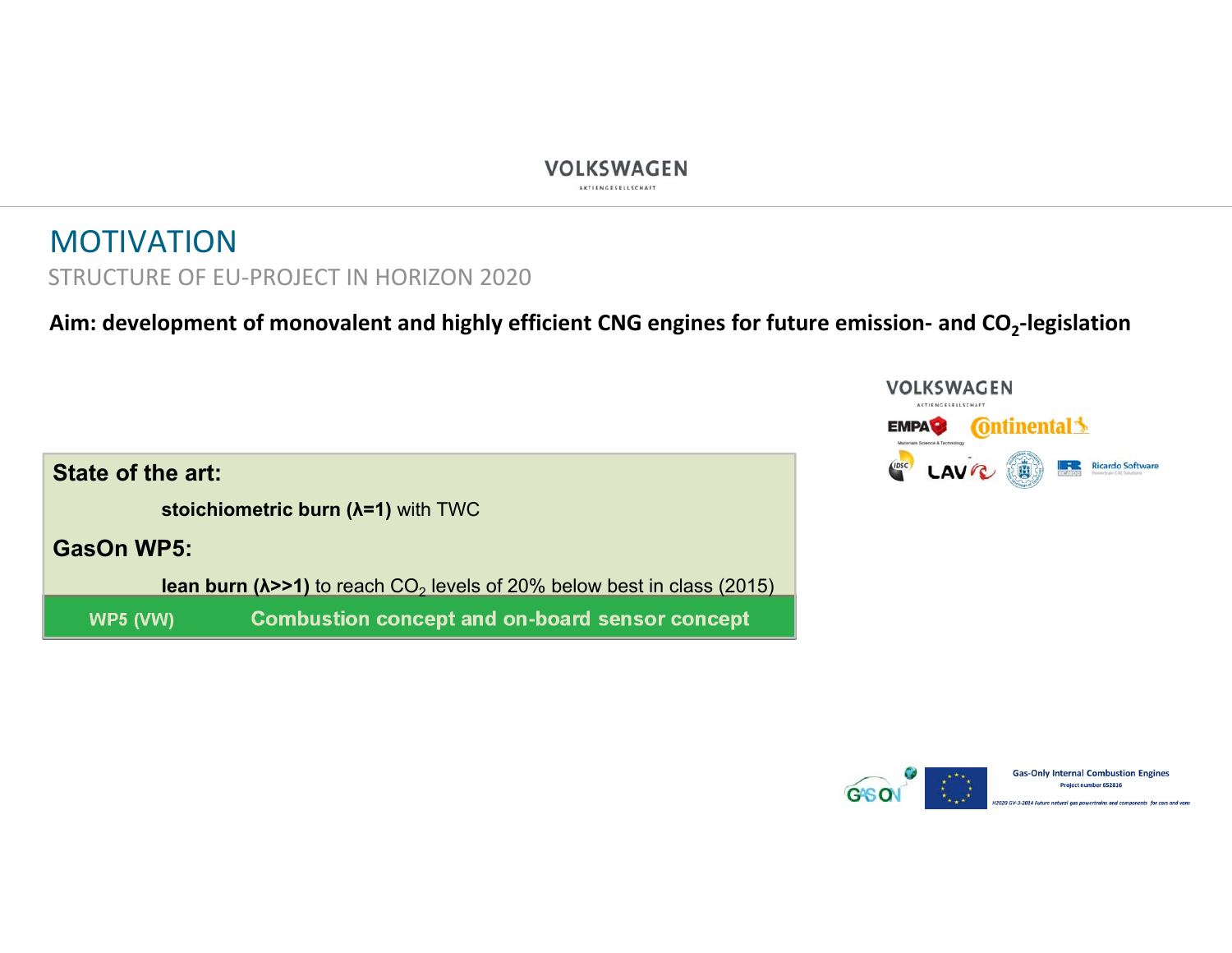### CONCEPT

FURTHER RESEARCH FOR MAXIMUM EFFICIENT CNG‐ENGINES

- Monovalent engine to exploit CNG advantages by 100% (high knock resistance)
- $\overline{\phantom{m}}$ Lean burn and high compression ratio offer further increase of engine efficiency
- $\overline{\phantom{m}}$ Lean CNG‐mix especially under high pressure can not be ignited properly by a spark plug
- $\overline{\phantom{0}}$ Ignition chamber concept overcomes the ignition limits and enables a lean burn with high compression ratio



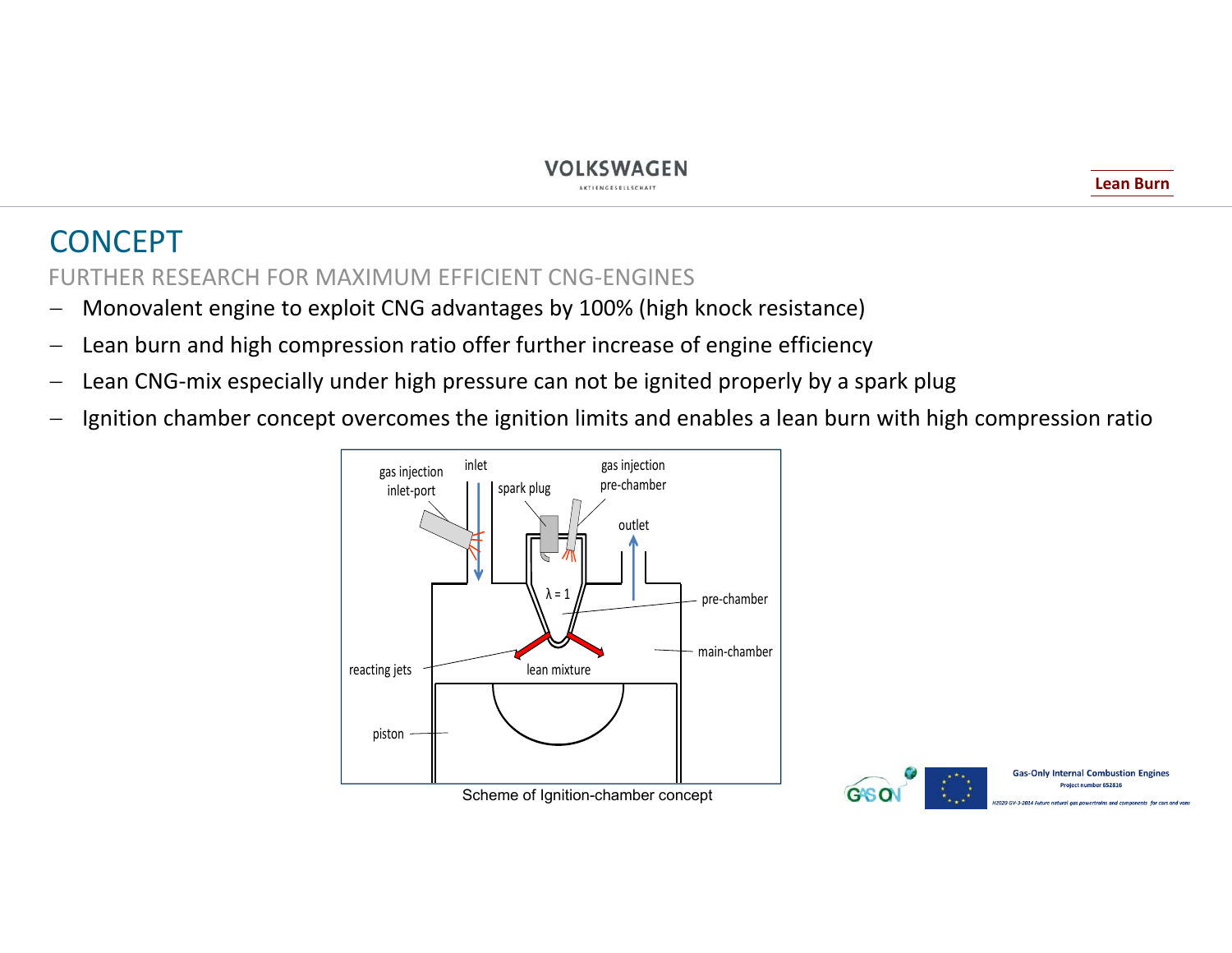#### **Lean Burn**

### OBJECTIVES INTEGRATION INTO A DIESEL BASE ENGINE

 Package of components in the limited space of the cylinderhead



 $\equiv$  Development of an dosing system to feed very small amounts of CNG into the ignition chamber



Dosing system to supply CNG into the ignition chamber



**Gas-Only Internal Combustion Engines** Project number 652816

Section view through cylinderhead Detail view of ignition chamber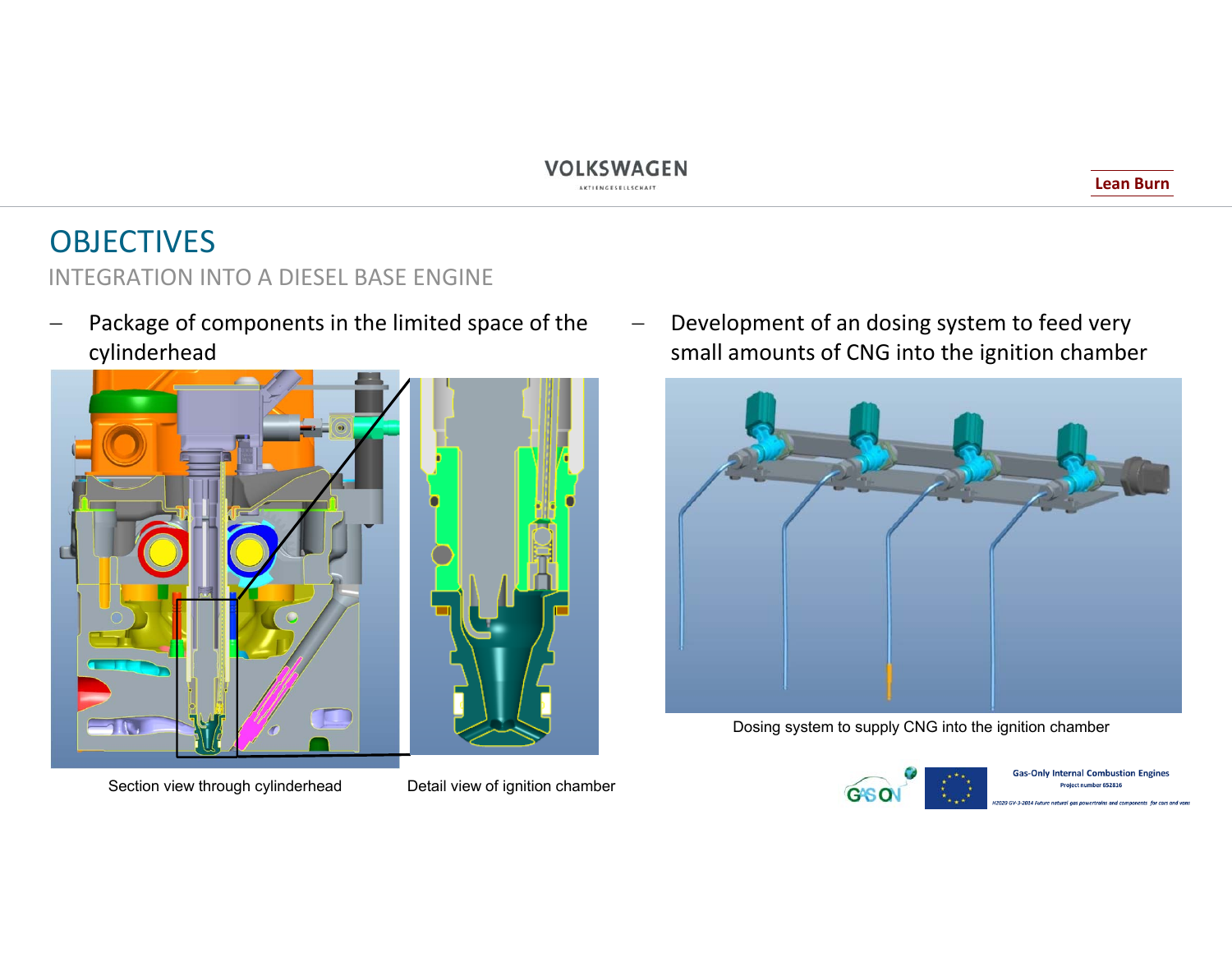AKTIENGESELLSCHAFT

### APPROACH

FIRST SET OF HARDWARE FOR BASIC TESTS

#### Technical Setup

- Full engine tests with 4cylinder
- Fundamental tests (lean limits, dosing, etc.)
- $\overline{\phantom{0}}$ Comparison to standard spark ignition
- $\overline{\phantom{0}}$ Variation of compression ratio



Ignition Chamber with check valve and spark plug Gas Chamber with check valve and spark plug GasOn Engine





**Gas-Only Internal Combustion Engines** roiect number 652816

**Lean Burn**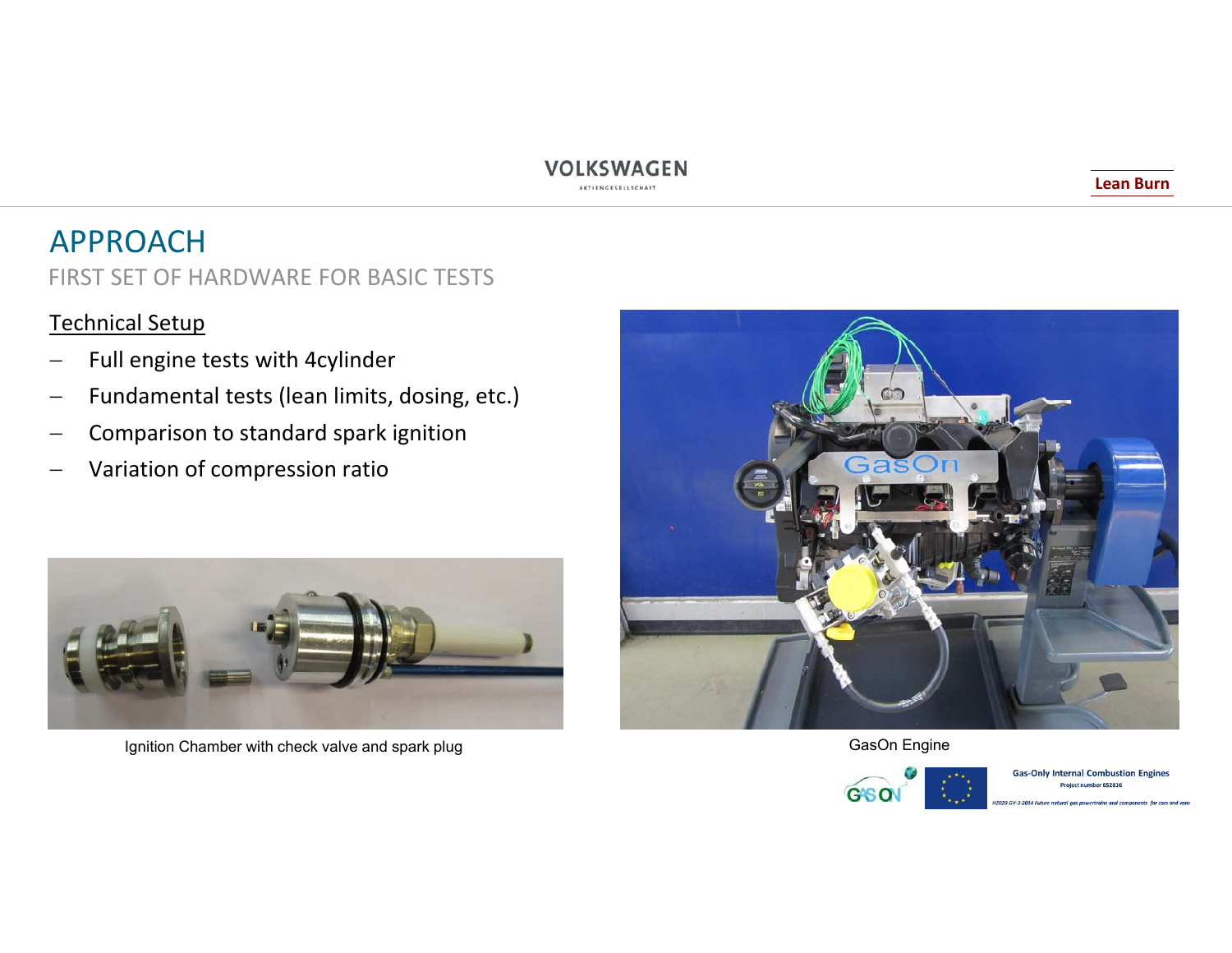### RESULTS FULL ENGINE TESTS: COMPARISON STANDARD IGNITION VS. IGNITION CHAMBER (2000RPM/ 220NM)



### Conclusion

- $\triangleright$  Lean limits successfully extended
- $\triangleright$  High efficiencies are demonstrated



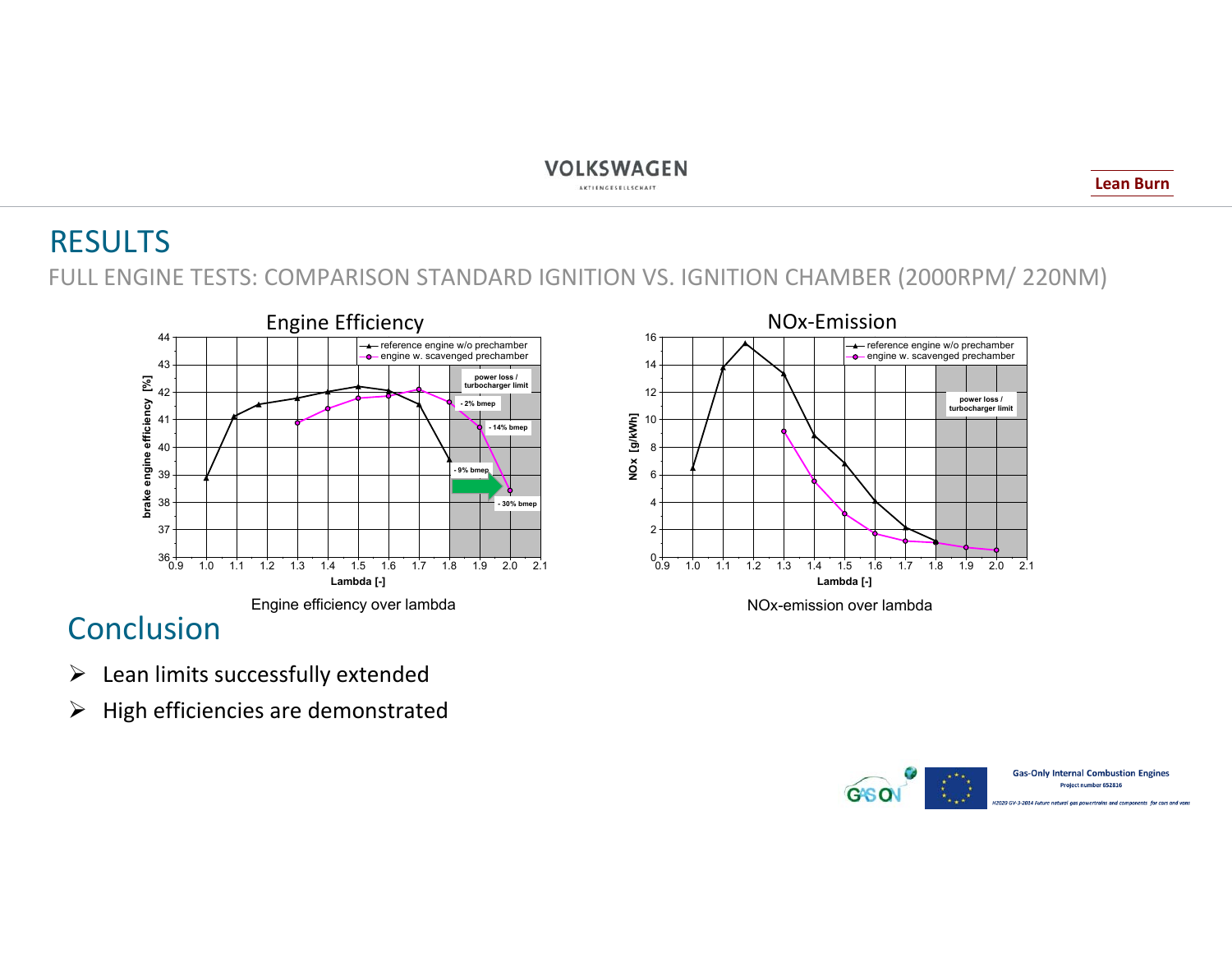### RESULTS FULL ENGINE TESTS: COMPARISON STANDARD IGNITION VS. IGNITION CHAMBER (2000RPM/ 220NM)





### Conclusion

- $\blacktriangleright$ Lean limits successfully extended
- $\blacktriangleright$ High efficiencies are demonstrated
- $\blacktriangleright$ Aftertreatment is challenging; GasOn‐concept is a step in the right direction to reduce HC emission



**Lean Burn**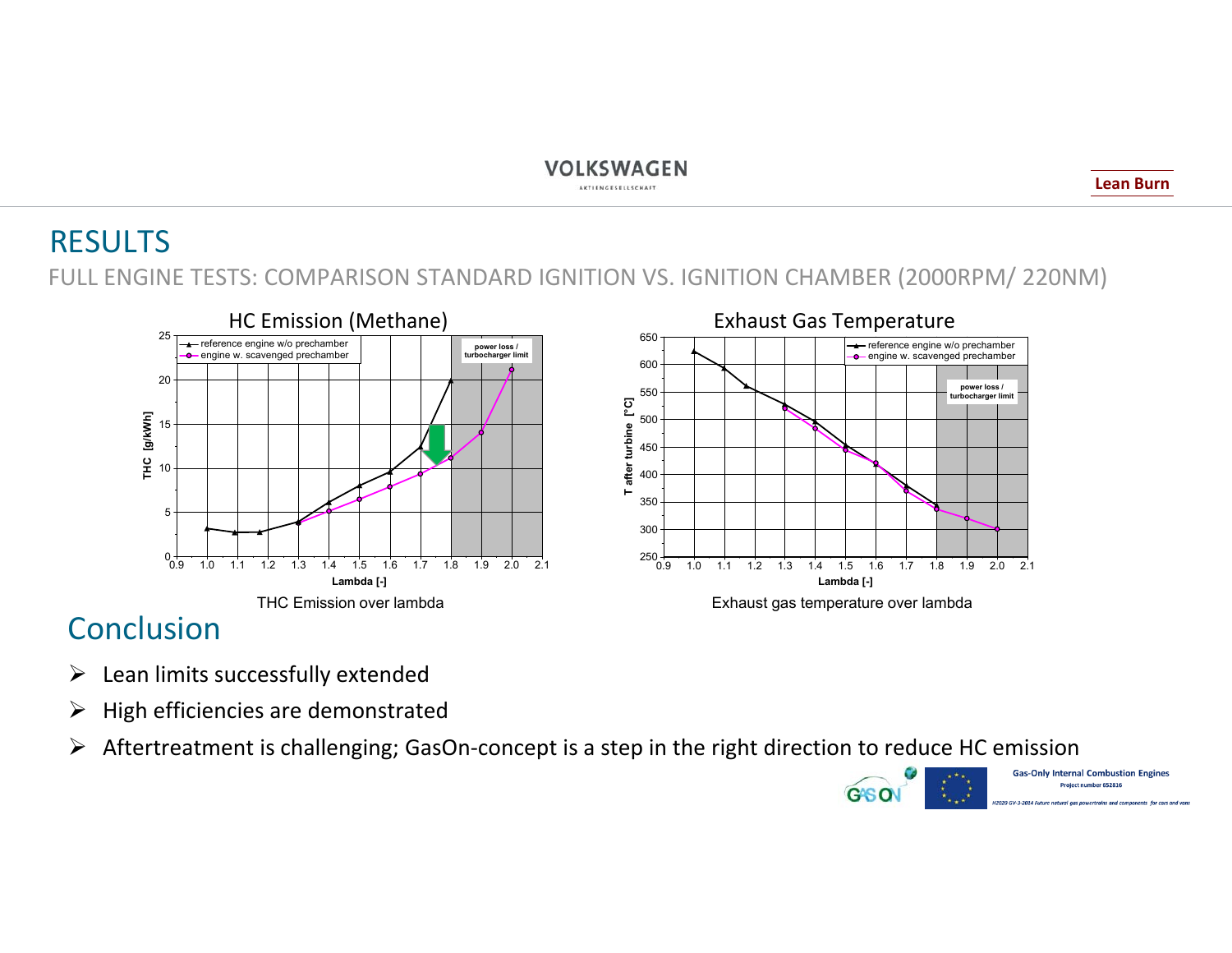### GASON DELIVERS ADDITIONAL KNOWLEDGE IN NEW TECHNOLOGICAL AREAS TO ROUND UP THE CNG ACTIVITIES IN THE GROUP



**Gas-Only Internal Combustion Engines** Project number 652816

**GAS** 

**H2020 GV-3-2014 Futur**